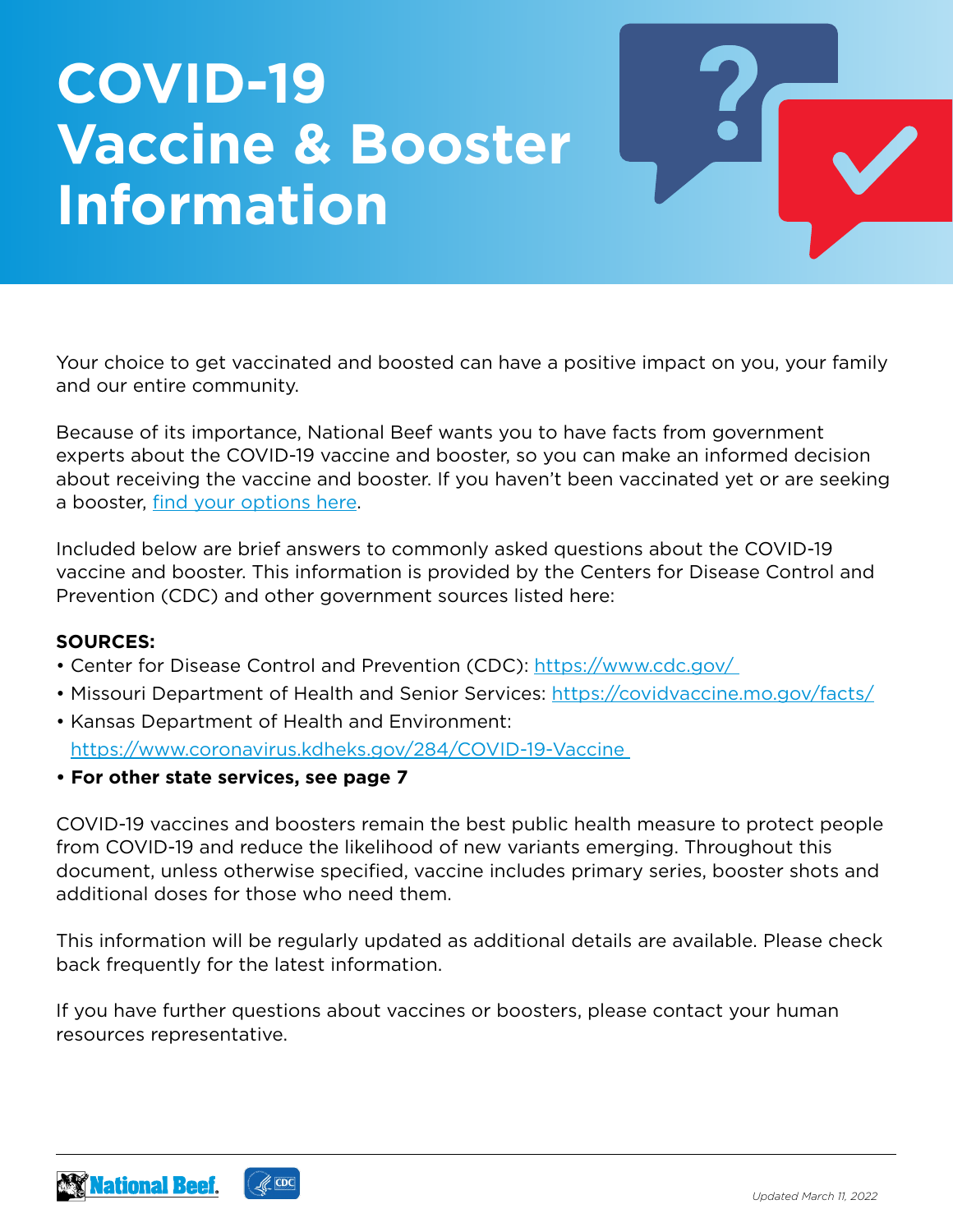# **Vaccine & Booster Recommendations**

#### **Should I get a COVID-19 vaccine?**

It is highly recommended that you get a COVID-19 vaccine. [COVID-19](https://www.cdc.gov/coronavirus/2019-ncov/vaccines/effectiveness/index.html)  [vaccines have been proven safe and effective](https://www.cdc.gov/coronavirus/2019-ncov/vaccines/effectiveness/index.html). They help protect you from getting and spreading the virus that causes COVID-19 and can help keep you from getting seriously ill if you do get COVID-19. Getting vaccinated may also protect people around you. They were developed using science that has been around for decades and have gone through all the required stages of clinical trials. COVID-19 vaccines have received and continue to undergo the most intensive safety monitoring in U.S. history. In fact, COVID-19 vaccines are a vital tool to help us end the pandemic.

#### **Is there a recommended primary series vaccine?**

There are three approved options for primary doses; details for all are below.

The CDC notes that in most situations, Pfizer-BioNTech or Moderna COVID-19 vaccines are preferred over the J&J/Janssen COVID-19 vaccine for primary and booster vaccination due to the [risk of serious adverse events](https://www.cdc.gov/coronavirus/2019-ncov/vaccines/safety/adverse-events.html). Vaccine recipients must be informed of the risks and benefits of J&J/Janssen COVID-19 vaccination. The J&J/Janssen COVID-19 vaccine may be [considered in some situations,](https://www.cdc.gov/vaccines/covid-19/clinical-considerations/covid-19-vaccines-us.html#considerations-Janssen) including for persons who:

- Had a severe reaction after an mRNA vaccine dose or who have a severe allergy to an ingredient of Pfizer-BioNTech or Moderna (mRNA COVID-19 vaccines).
- Would otherwise remain unvaccinated for COVID-19 due to limited access to Pfizer-BioNTech or Moderna (mRNA COVID-19 vaccines).
- Wants to get the J&J/Janssen COVID-19 vaccine despite the safety concerns.

Learn more about [the considerations for J&J/Janssen COVID-19 vaccine](https://www.cdc.gov/vaccines/covid-19/clinical-considerations/covid-19-vaccines-us.html#considerations-Janssen).

#### **Why do I need a COVID-19 booster?**

While the COVID-19 vaccines authorized in the United States continue to be highly effective in reducing the risk of severe disease, hospitalization, and death, the COVID-19 vaccine booster adds another tool to your toolkit to help you fight COVID-19 and keep you, and your loved ones, safe.



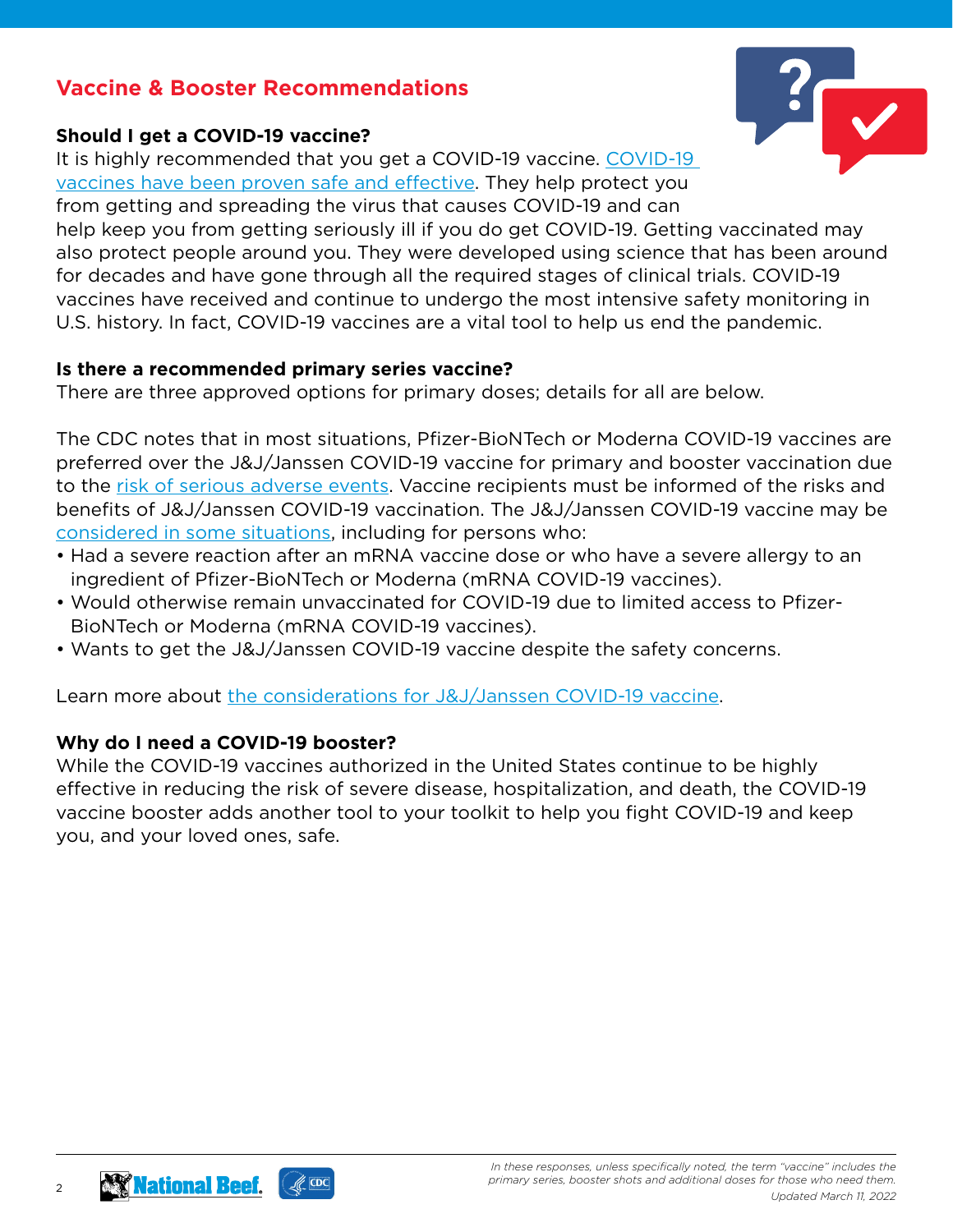## **Who is eligible to receive a COVID-19 vaccine?**

Currently, everyone ages 18 and older are eligible to receive any of the three COVID-19 vaccines; 5- to 17-year-olds are eligible to receive the Pfizer-BioNTech primary vaccine; and teens ages 12-17 can get a Pfizer-BioNTech COVID-19 vaccine booster, in addition to their primary doses. See below for a breakdown of vaccine types.

|                                                                                  | <b>Pfizer-BioNTech</b><br><b>Vaccine</b>                                                                                                                                                                                                                                                                                                                                 | <b>Moderna Vaccine</b>                                                                                                                                                                            | Johnson &<br><b>Johnson's Janssen</b><br><b>Vaccine</b>                                                                                                                                                                                                                         |
|----------------------------------------------------------------------------------|--------------------------------------------------------------------------------------------------------------------------------------------------------------------------------------------------------------------------------------------------------------------------------------------------------------------------------------------------------------------------|---------------------------------------------------------------------------------------------------------------------------------------------------------------------------------------------------|---------------------------------------------------------------------------------------------------------------------------------------------------------------------------------------------------------------------------------------------------------------------------------|
| <b>How many primary</b><br>series doses of the<br>COVID-19 vaccine do<br>I need? | If you are 5 years<br>or older, the CDC<br>recommends that you<br>receive two doses<br>given three weeks (21<br>days) apart.                                                                                                                                                                                                                                             | If you are 18 years<br>or older, the CDC<br>recommends that you<br>receive two doses<br>given four weeks (28<br>days) apart.                                                                      | If you are 18 years<br>or older, the CDC<br>recommends that you<br>receive one dose.                                                                                                                                                                                            |
| When am I considered<br>fully vaccinated?                                        | Two weeks after the<br>second dose.                                                                                                                                                                                                                                                                                                                                      | Two weeks after the<br>second dose.                                                                                                                                                               | Two weeks after the<br>first dose.                                                                                                                                                                                                                                              |
| When can I receive the<br>booster if I received the<br>vaccine?                  | Everyone ages 18 years<br>and older should get a<br>booster dose of either<br>Pfizer-BioNTech or<br>Moderna (COVID-19<br>vaccines) five months<br>after the last dose in<br>their primary series.<br>Teens 12- to 17-years-<br>old should get a Pfizer-<br><b>BioNTech COVID-19</b><br>vaccine booster five<br>months after the last<br>dose in their primary<br>series. | Everyone ages 18 years<br>and older should get a<br>booster dose of either<br>Pfizer-BioNTech or<br>Moderna (COVID-19<br>vaccines) five months<br>after the last dose in<br>their primary series. | Everyone ages 18 years<br>and older should get<br>a booster dose of<br>either Pfizer-BioNTech<br>or Moderna (mRNA<br>COVID-19 vaccines)<br>at least two months<br>after the first dose of<br>J&J/Janssen COVID-19<br>vaccine. You may get<br>J&J/Janssen in some<br>situations. |

## **Do I have to get the same vaccine for the first and second doses of my primary series?**

COVID-19 vaccines are [not interchangeable](https://www.cdc.gov/vaccines/covid-19/clinical-considerations/covid-19-vaccines-us.html#Interchangeability). If you received a Pfizer-BioNTech or Moderna COVID-19 vaccine, you should get the same product for your second shot.

#### **Can my booster shot be a different type than my primary dose(s)?**

Those eligible for a booster shot can receive a [different booster](https://www.cdc.gov/vaccines/covid-19/clinical-considerations/covid-19-vaccines-us.html#Interchangeability) than their primary vaccine(s).

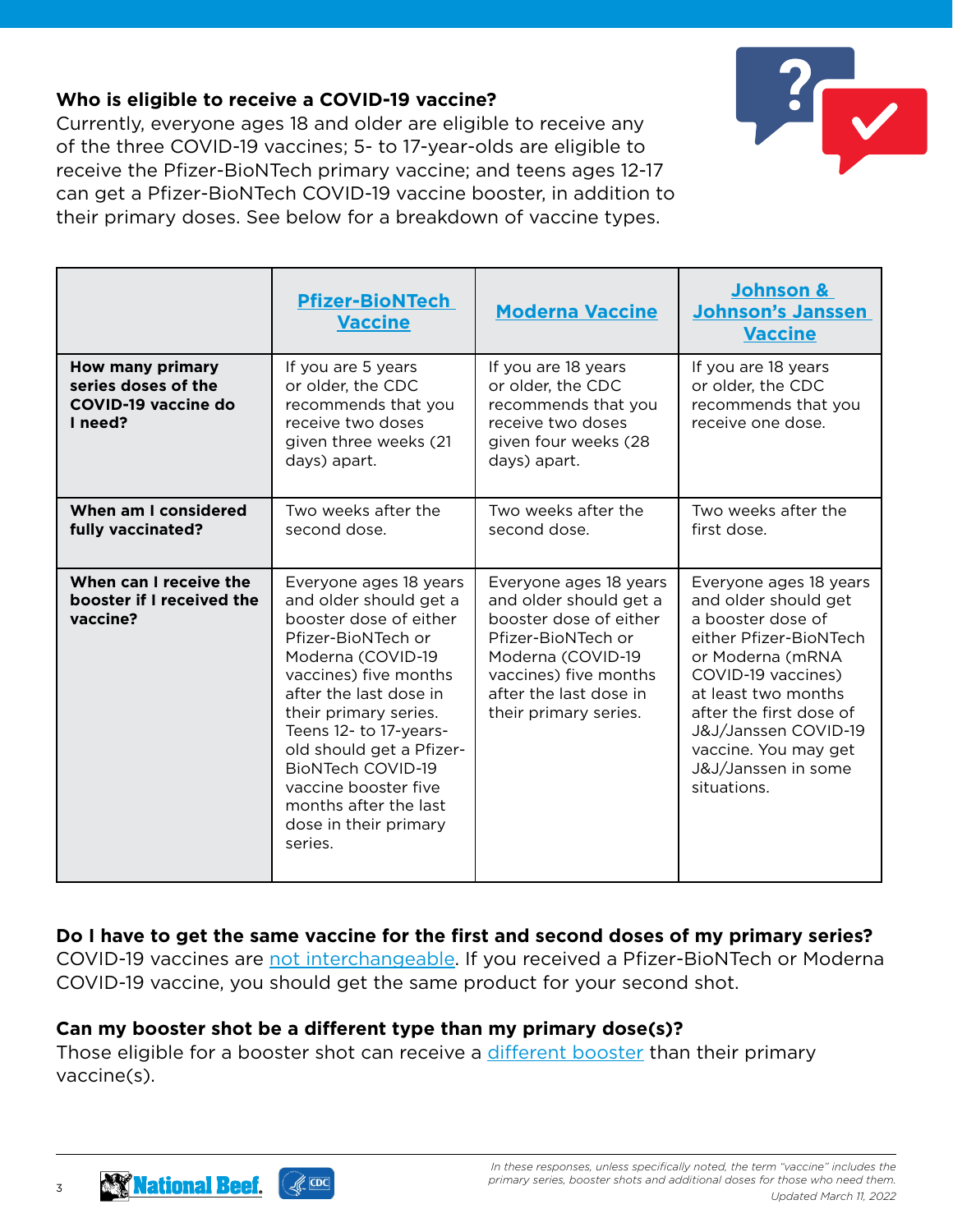#### **If I didn't get my second shot of a two-dose vaccine within the recommended time, what do I do?**

You should get your second shot as close to the recommended three-week or four-week interval as possible. However, if you receive your second shot of a COVID-19 vaccine at any time after the recommended date, you do not have to restart the vaccine series.



You should get a COVID-19 vaccine even if you already had COVID-19. Getting sick with COVID-19 offers some protection from future illness with COVID-19, sometimes called "natural immunity." The level of protection people get from having COVID-19 may vary depending on how mild or severe their illness was, the time since their infection, and their age. No currently available test can reliably determine if a person is protected from infection.

Emerging evidence shows that getting a COVID-19 vaccine after you recover from COVID-19 infection provides added protection to your immune system. One study showed that, for people who already had COVID-19, those who do not get vaccinated after their recovery are more than two times as likely to get COVID-19 again than those who get fully vaccinated after their recovery.

# **Vaccine & Booster Safety**

#### **Are the COVID-19 vaccines and boosters safe?**

The vaccines and boosters are [safe](https://www.cdc.gov/coronavirus/2019-ncov/vaccines/safety.html). The U.S. vaccine safety system makes sure that all vaccines are as safe as possible. All the COVID-19 vaccines that are being used today have been tested and meet the same standards as other vaccines. The CDC and Food and Drug Administration (FDA) continue to monitor the safety profiles of these vaccines.

## **Can I get COVID-19 from the vaccine and/or booster?**

You cannot get COVID-19 from the vaccine or booster. Every day, a healthy immune system successfully fights off thousands of germs. Antigens are parts of germs that cause the body's immune system to go to work to build antibodies, which fight off diseases. The antigens in vaccines come from the germs themselves, but the germs are weakened or killed so they cannot cause serious illness. Even if people receive several vaccinations in one day, vaccines contain only a tiny fraction of the antigens they encounter every day in their environment. Vaccines stimulate the immune system to produce antibodies to fight off serious vaccine-preventable diseases.



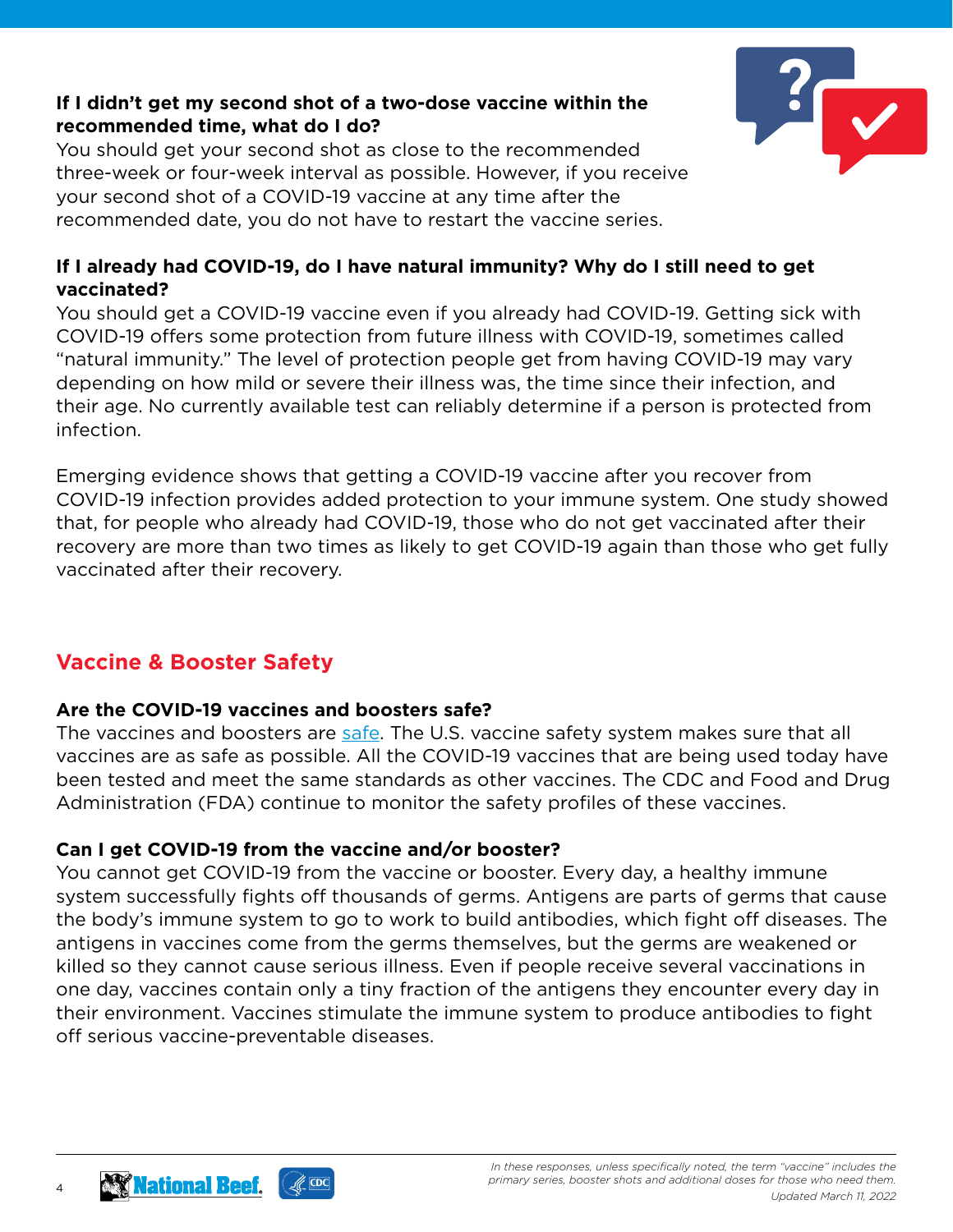#### **Do the vaccines and/or boosters cause side effects?**

Some people have [side effects](https://www.cdc.gov/coronavirus/2019-ncov/vaccines/expect/after.html?s_cid=10535:%2Bcovid%20%2Bvaccine%20%2Beffects:sem.b:p:RG:GM:gen:PTN:FY21#no-side-effect) from the primary dose vaccine and/or booster, which are normal signs that their body is building protection. These side effects may affect their ability to do daily activities, but they should go away in a few days. Some people have [no side effects](https://www.cdc.gov/coronavirus/2019-ncov/vaccines/expect/after.html?s_cid=10535:%2Bcovid%20%2Bvaccine%20%2Beffects:sem.b:p:RG:GM:gen:PTN:FY21#no-side-effect), and allergic reactions are rare.



#### **Common side effects include:**

- Tiredness
- Headache
- Muscle pain
- Chills
- Fever
- Nausea
- Pain, redness, and/or swelling on the arm where you received the shot

Talk to your doctor about taking over-the-counter medicine such as ibuprofen, acetaminophen, aspirin or antihistamines for any pain and discomfort experienced after getting vaccinated.

#### **Should I receive the vaccine and booster if I am immunocompromised?**

Yes. People with moderately to severely compromised immune systems should receive an [additional dose](https://www.cdc.gov/coronavirus/2019-ncov/vaccines/recommendations/immuno.html) of mRNA COVID-19 vaccine after the initial two doses. Please consult with your healthcare provider if you have any questions about your need for additional booster doses.

## **Should I receive the vaccine and booster if I am currently pregnant or breastfeeding?**

Yes, COVID-19 vaccinations and boosters are recommended for [people who are pregnant](https://www.cdc.gov/coronavirus/2019-ncov/vaccines/recommendations/pregnancy.html), breastfeeding, trying to get pregnant, or who [might become pregnant in the future.](https://www.cdc.gov/coronavirus/2019-ncov/vaccines/planning-for-pregnancy.html) It is advised to ask your healthcare provider before you receive any doses. While such a conversation might be helpful, it is not required before vaccination.

#### **I have severe allergies. Where can I find information on the vaccine and booster ingredients?**

Vaccine ingredients vary by manufacturer. None of the vaccines contain eggs, gelatin, latex, or preservatives. All COVID-19 vaccines are free from metals such as iron, nickel, cobalt, lithium, and rare earth alloys. They are also free from manufactured products such as microelectronics, electrodes, carbon nanotubes, or nanowire semiconductors.

## **To learn more about the ingredients in authorized COVID-19 vaccines, see**

- • [Pfizer-BioNTech COVID-19 Vaccine Overview and Safety](https://www.cdc.gov/coronavirus/2019-ncov/vaccines/different-vaccines/Pfizer-BioNTech.html)
- • [Moderna COVID-19 Vaccine Overview and Safety](https://www.cdc.gov/coronavirus/2019-ncov/vaccines/different-vaccines/Moderna.html)
- • [Johnson & Johnson's Janssen COVID-19 Vaccine Overview and Safety](https://www.cdc.gov/coronavirus/2019-ncov/vaccines/different-vaccines/Janssen.html)
- • [Ingredients Included in COVID-19 Vaccines](https://www.cdc.gov/vaccines/covid-19/clinical-considerations/covid-19-vaccines-us.html#Appendix-C)

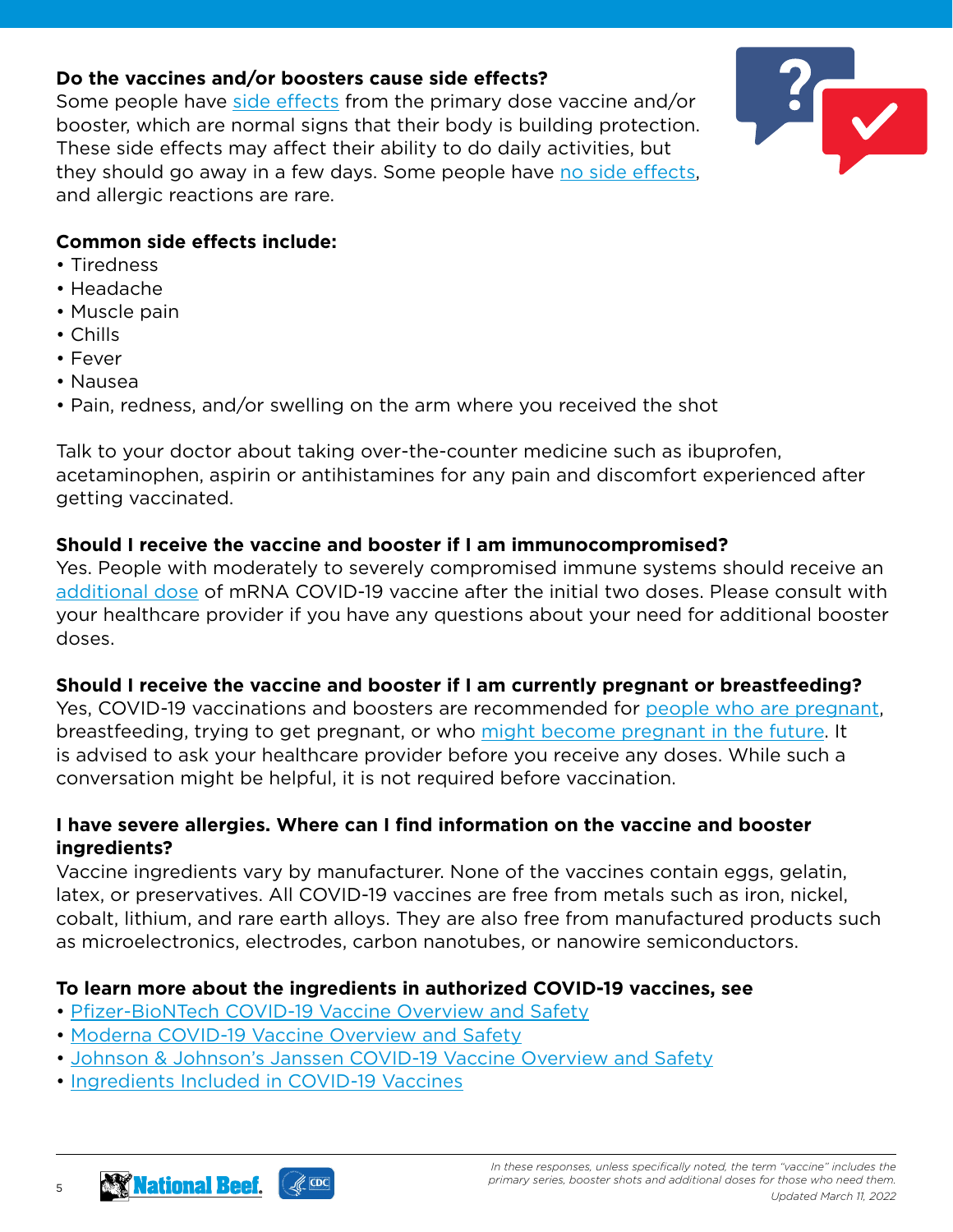# **COVID-19 Variants**

#### **What do I need to know about the variants of COVID-19?**

New [variants](https://www.cdc.gov/coronavirus/2019-ncov/variants/understanding-variants.html) of a virus happen because the virus that causes COVID-19 constantly changes through a natural ongoing process of mutation (change). As the virus spreads, it has more opportunities to change. High vaccination coverage in a population reduces the spread of the virus and helps prevent new variants from emerging. CDC recommends that everyone 5 years of age and older get vaccinated as soon as possible.

#### **Will the vaccine protect me against Omicron and other variants of COVID-19?**

COVID-19 vaccines remain the best public health measure to protect people from COVID-19 and reduce the likelihood of new variants emerging. This includes primary series, booster shots, and additional doses for those who need them.

Scientists are still learning how effective COVID-19 vaccines are at preventing infection from [Omicron](https://www.cdc.gov/coronavirus/2019-ncov/variants/omicron-variant.html). Current vaccines are expected to protect against severe illness, hospitalizations and deaths due to infection with the Omicron variant. However, breakthrough infections in people who are vaccinated are likely to occur. People who are up to date with their COVID-19 vaccines and get COVID-19 are less likely to develop serious illness than those who are unvaccinated and get COVID-19.

# **Vaccine & Booster Effectiveness**

#### **How effective is a COVID-19 vaccine and booster?**

Getting vaccinated against COVID-19 helps protect people from getting sick or severely ill with COVID-19 and can also help protect the people around them. CDC continues to monitor how well the vaccines are working. [Clinical trials and observational studies](https://www.cdc.gov/mmwr/volumes/70/wr/mm7032e3.htm) show that all COVID-19 vaccines authorized in the United States are effective at preventing COVID-19, especially severe disease, hospitalization, and death.

#### **Will a COVID-19 vaccine and booster protect me from getting sick with COVID-19?**

[Getting vaccinated against COVID-19](https://www.cdc.gov/coronavirus/2019-ncov/vaccines/vaccine-benefits.html) can lower your risk of getting and spreading the virus that causes COVID-19. Vaccines can also help prevent serious illness and death. [Recent data](https://www.cdc.gov/vaccines/acip/meetings/downloads/slides-2021-11-19/06-COVID-Oliver-508.pdf) suggest COVID-19 vaccines become less effective at preventing infection or severe illness over time, especially for people ages 65 years and older. This is why [booster](https://www.cdc.gov/coronavirus/2019-ncov/vaccines/booster-shot.html)  [shots](https://www.cdc.gov/coronavirus/2019-ncov/vaccines/booster-shot.html) are recommended for people ages 12 years and older who have completed their primary vaccination series. However, even as the vaccine's ability to prevent infection decreases with time, COVID-19 vaccination continues to reduce the risk of hospitalization and death when people become infected with COVID-19.

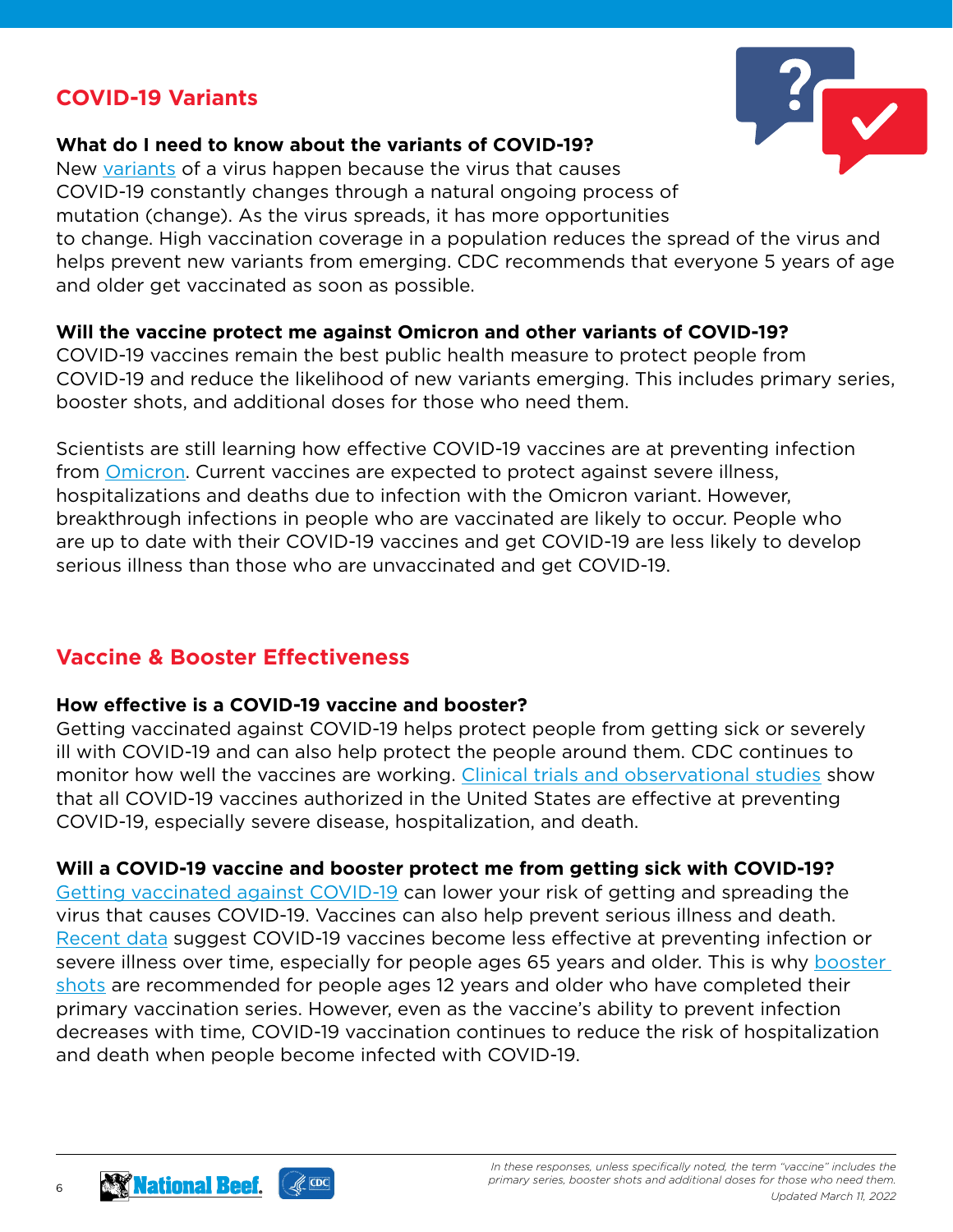## **Will the vaccine and booster protect me against the Omicron variant?**

COVID-19 vaccines remain the best public health measure to protect people from COVID-19 and reduce the likelihood of new variants emerging. This includes primary series, booster shots and additional doses for those who need them.



Scientists are still learning how effective COVID-19 vaccines are at preventing infection from [Omicron](https://www.cdc.gov/coronavirus/2019-ncov/variants/omicron-variant.html). Current vaccines are expected to protect against severe illness, hospitalizations and deaths due to infection with the Omicron variant. However, breakthrough infections in people who are vaccinated are likely to occur. People who are up to date with their COVID-19 vaccines and get COVID-19 are less likely to develop serious illness than those who are unvaccinated and get COVID-19.

#### **How long does protection from a COVID-19 vaccine and booster last?**

Scientists are continuing to monitor how long COVID-19 vaccine protection lasts. Recent studies show that protection against the virus may decrease over time. This reduction in protection has led CDC to recommend that everyone ages 12 years and older get one booster shot after completing their primary vaccination series. CDC continues to review evidence and will update guidance as more information is available. People with moderately to severely compromised immune systems should receive an [additional](https://www.cdc.gov/coronavirus/2019-ncov/vaccines/recommendations/immuno.html)  [dose](https://www.cdc.gov/coronavirus/2019-ncov/vaccines/recommendations/immuno.html) of mRNA COVID-19 vaccine after the initial two doses. Please consult with your healthcare provider if you have any questions about your need for additional booster doses.

# **Vaccine & Booster Availability**

## **How can I find a COVID-19 vaccine and booster near me?**

Please text your zip code to 438829, call 1-800-232-0233 or see the below resources to [find a vaccine](https://www.cdc.gov/coronavirus/2019-ncov/vaccines/How-Do-I-Get-a-COVID-19-Vaccine.html) near you:

- Moultrie, Georgia
	- Colquitt County Health Department
	- Publix Pharmacy at Parkway Centre
	- CVS Pharmacy
	- Walgreens Pharmacy
	- Walmart Pharmacy
- Tama, Iowa

- Medicap Pharmacy
- Hy-Vee Pharmacy
- Tama County Public Health and Home Care
- Dodge City, Kansas
	- Ford County Public Health Department
	- Western Plains Medical Complex

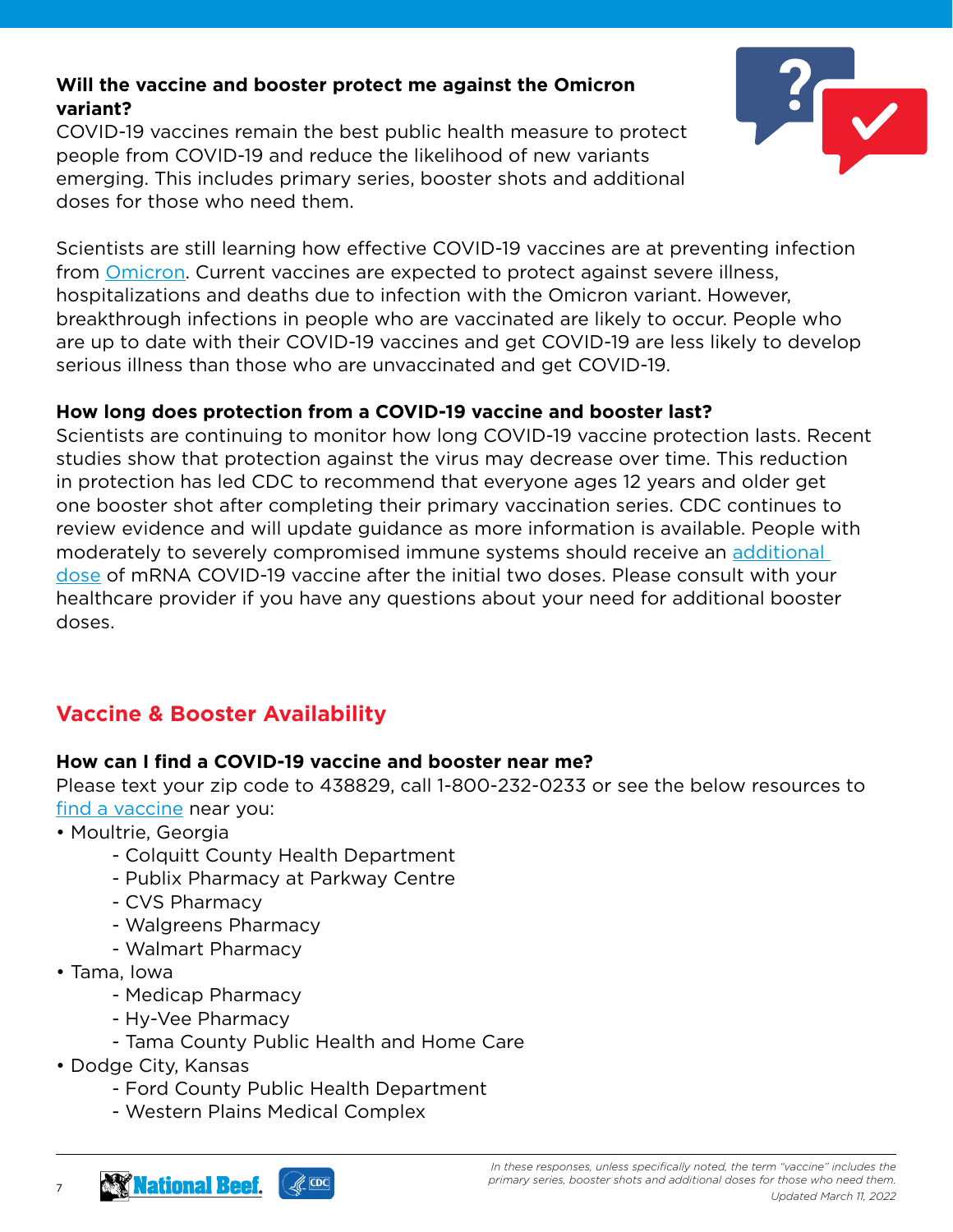- Gibon's Pharmacy
- Dillons Pharmacy
- Walgreens Pharmacy
- Walmart Pharmacy
- Kansas City, Kansas, and Kansas City, Missouri
	- CVS Pharmacy
	- Walmart Pharmacy
	- Walgreens Pharmacy
	- Sun Fresh
	- Price Chopper Pharmacy
	- Hy-Vee Pharmacy
- Liberal, Kansas
	- Walmart Pharmacy
	- Dillons Pharmacy
	- El Kan Drug
	- Walgreens Pharmacy
	- Seward County Health Department
- North Baltimore, Ohio
	- Hancock Public Health (Findlay)
	- Rite Aid Pharmacy (Findlay)
	- Cosiano Health Center (Findlay)
	- Meijer Pharmacy (Findlay)
	- Blanchard Valley Hospital (Findlay)
	- Scarbrough Pharmacy (Scarbrough)
	- Wood County Hospital
	- CVS Pharmacy
- Hummels Wharf, Pennsylvania
	- GIANT Pharmacy (Selinsgrove)
	- CVS Pharmacy (Selinsgrove)
	- Weis Pharmacy (Selinsgrove)
	- Walmart Pharmacy (Selinsgrove)
	- Family Practice Center, PC (Monroe Township)
- Dallas, Texas

8

- CVS Pharmacy
- Sam's Club Pharmacy
- Tom Thumb Pharmacy
- Walgreens Pharmacy
- Kroger Pharmacy
- Walmart Pharmacy

# **Is the vaccine free? Is the booster free?**

[Yes](https://www.cdc.gov/coronavirus/2019-ncov/vaccines/no-cost.html), COVID-19 vaccines and boosters are available for everyone ages 5 years and older at no cost. Vaccines were paid for with taxpayer dollars and are being given free of charge to all people living in the United States.



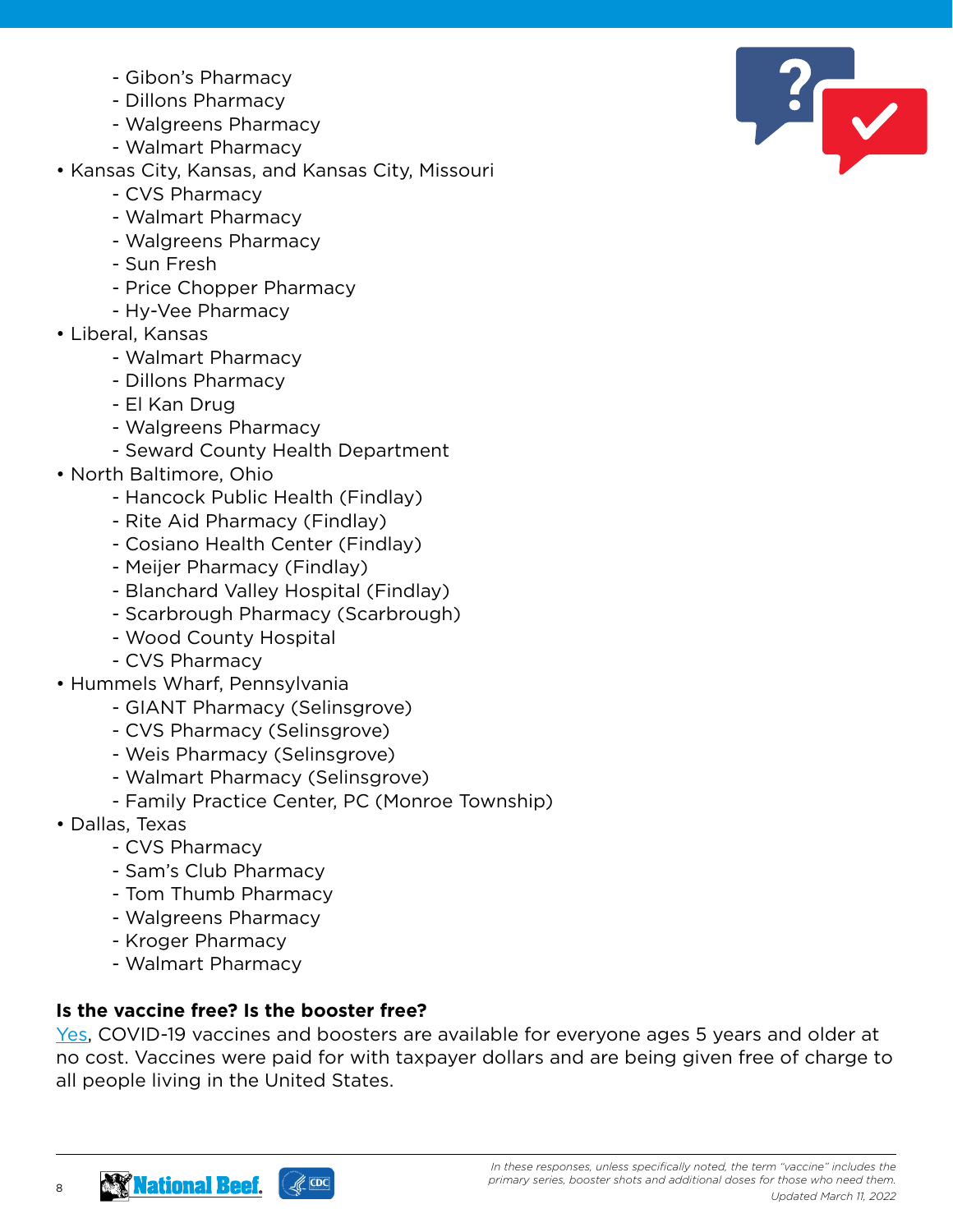#### **If I don't have medical insurance, can I get vaccinated and boosted?**

[Yes](https://www.cdc.gov/coronavirus/2019-ncov/vaccines/no-cost.html), vaccine doses are being provided by the federal government at no cost, regardless of insurance or immigration status.



#### **Can I get a vaccine at work?**

Please talk to human resources about the opportunity to get your COVID-19 vaccine. We have partnered with various local healthcare providers and healthcare authorities to secure vaccine accessibility for National Beef employees and will work with you to assure you can get a vaccine.

# **COVID-19 Basics**

#### **NEW How can I continue to protect myself and others against COVID-19?**

[COVID-19 vaccines](https://www.cdc.gov/coronavirus/2019-ncov/vaccines/index.html) are effective at protecting you from getting sick. [If you are fully](https://www.cdc.gov/coronavirus/2019-ncov/vaccines/fully-vaccinated.html#vaccinated)  [vaccinated](https://www.cdc.gov/coronavirus/2019-ncov/vaccines/fully-vaccinated.html#vaccinated), you can resume activities that you did prior to the pandemic. Though, it is important to remember these things to continue to keep yourself and others safe:

- Avoid close contact with people who are sick
- Stay six feet away from others
- Avoid crowds and poorly ventilated spaces
- Get tested for COVID-19 if you are feeling sick
- Wash your hands often
- Depending on local regulations and your personal health status, you should cover your mouth and nose with a mask when around others

[Here](https://www.cdc.gov/coronavirus/2019-ncov/prevent-getting-sick/prevention.html) is more information about these and other steps you can take to protect yourself and others from COVID-19.

#### **NEW Do I need to wear a mask at work?**

Wearing a mask can help prevent the spread of COVID-19, but it is not required in all communities. Face masks are no longer required at a National Beef facility where the community level of COVID-19 transmission is **LOW** or **MEDIUM**. Face masks **WILL CONTINUE TO BE REQUIRED** at a National Beef facility where the [community level of](https://www.cdc.gov/coronavirus/2019-ncov/science/community-levels.html)  [COVID-19](https://www.cdc.gov/coronavirus/2019-ncov/science/community-levels.html) transmission is **HIGH**.

While masks may not be required, we encourage you to wear one if you wish, depending on your personal comfort level. National Beef will continue to provide face masks for those who want to wear them.

To ensure you are following the necessary mask requirements in your community, ask your HR manager about the masking policies at your facility.

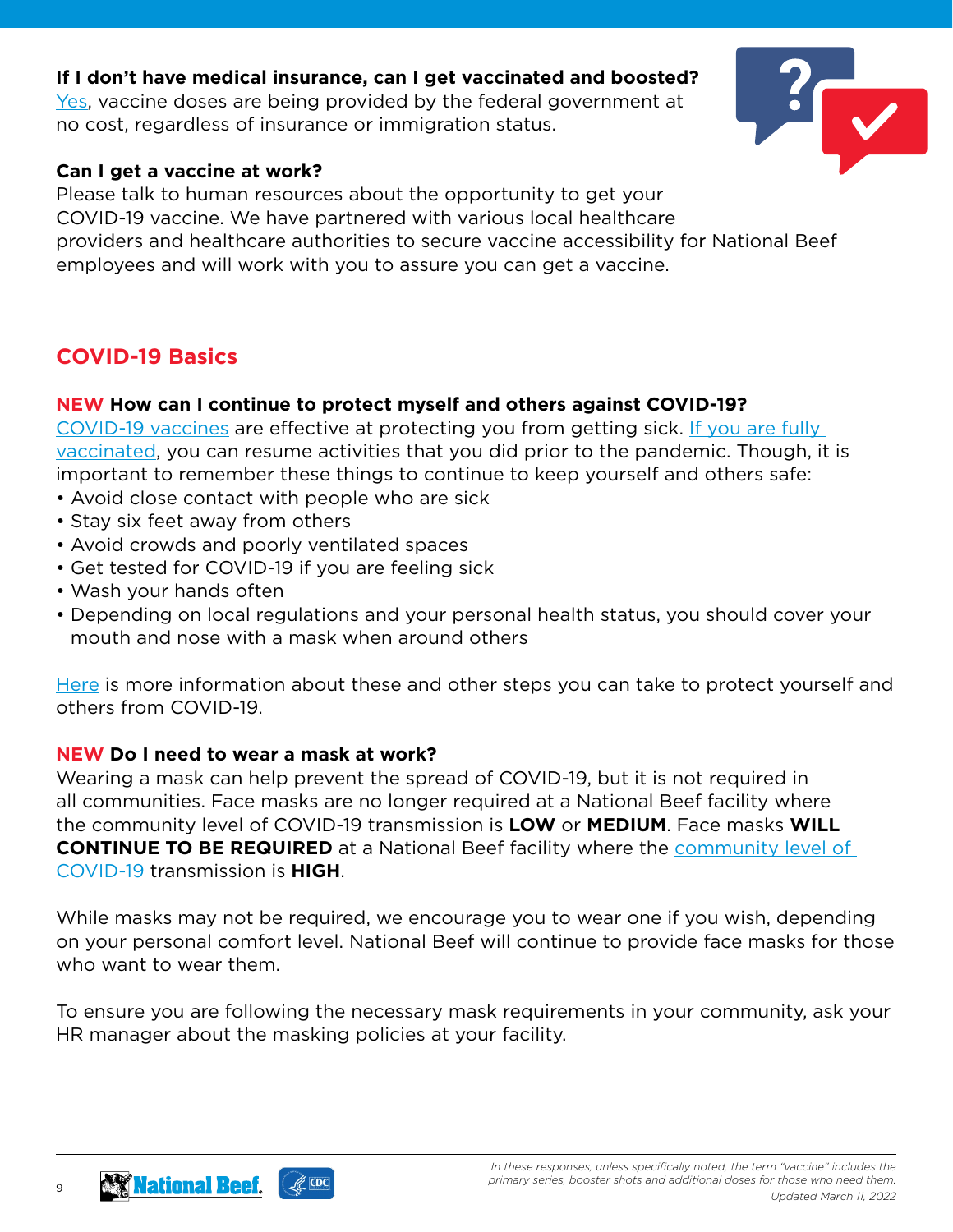## **NEW If I am immunocompromised, what safety precautions should I take at work?**

If you are immunocompromised or at high risk for severe illness, talk to your healthcare provider about taking additional precautions, such as wearing a mask or respirator. If you live or have social contact with someone at high risk, consider wearing a face mask.



## **NEW Will National Beef be adjusting the PPE or other safety policies for those who have been vaccinated?**

The need for PPE and additional safety policies is being monitored per facility in conjunction with each facility's local community leadership. The safety of our employees remains our top priority. Therefore, we continue to follow the latest guidance from the CDC, the Occupational Safety and Health Administration (OSHA), and other applicable federal and state officials. It is important we continue using all tools available to us to protect ourselves and others.

## **NEW Have other safety policies changed?**

Regardless of community COVID-19 transmission level, the current mask protocol for quarantine or isolation if you tested positive for or were exposed to COVID-19 will remain in place. All other COVID-19 protocols and protective measures, including screening and enhanced sanitation, will remain in place as well.

*Mask requirements can change as community COVID-19 levels rise and fall. These levels are updated weekly. We will continue to keep you informed of any changes in your location.*

## **How do I know which sources of COVID-19 vaccine information are accurate?**

It can be difficult to know which sources of information you can trust. Learn more about [finding credible vaccine information.](https://www.cdc.gov/vaccines/vac-gen/evalwebs.htm)

# **Know the Truth About COVID-19 Rumors**

#### **RUMOR: The Omicron and Delta variants are not as serious as the first strand of COVID-19.**

**False:** Both, the [Delta variant](https://www.cdc.gov/coronavirus/2019-ncov/variants/delta-variant.html) and the [Omicron variant](https://www.cdc.gov/coronavirus/2019-ncov/variants/omicron-variant.html) cause more infections and spread faster than earlier forms of the virus that causes COVID-19.

## **RUMOR: Vaccines won't be as effective for any new variants of COVID-19.**

**Likely False:** Scientists are still learning how effective COVID-19 vaccines are at preventing infection from [Omicron](https://www.cdc.gov/coronavirus/2019-ncov/variants/omicron-variant.html) and other variants of COVID-19. Current vaccines are expected to protect against severe illness, hospitalizations and deaths due to infection with the Omicron variant. However, **[breakthrough infections](https://www.cdc.gov/coronavirus/2019-ncov/vaccines/effectiveness/why-measure-effectiveness/breakthrough-cases.html)** in people who are vaccinated are likely to occur. People who are [up to date with their COVID-19 vaccines](https://www.cdc.gov/coronavirus/2019-ncov/vaccines/stay-up-to-date.html) and get COVID-19 are less likely to develop serious illness than those who are unvaccinated and get COVID-19.